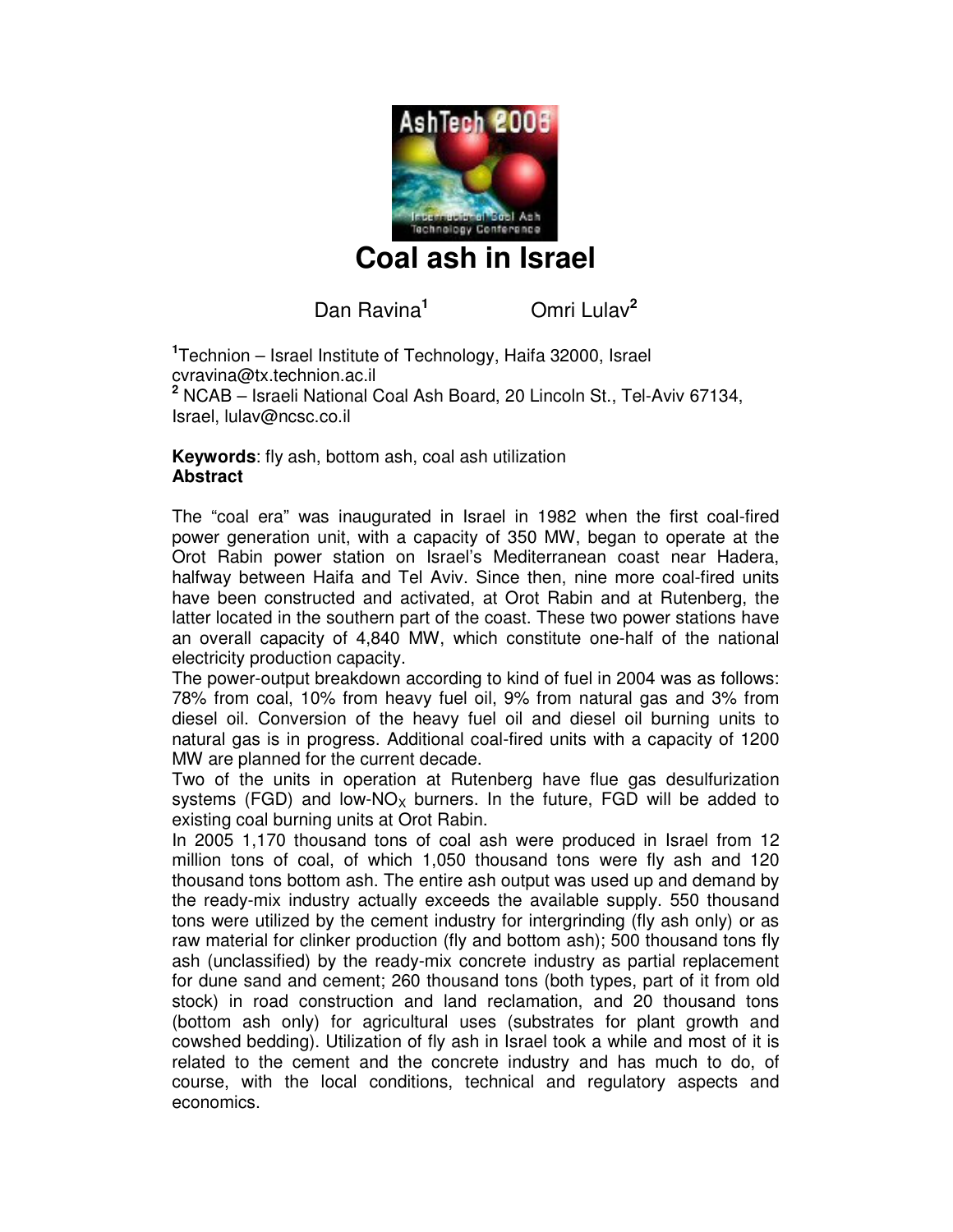#### **Introduction**

Coal-based electricity power plant was initiated in Israel in 1982 when the first coal-fired generation unit, with a capacity of 350 MW, began to operate at the Orot Rabin power station on Israel's Mediterranean coast near Hadera, halfway between Haifa and Tel Aviv. Since then, nine more coal-fired units have been constructed and operated, at Orot Rabin and at Rutenberg, the latter located in the southern part of the coast. These two power stations have an overall capacity of 4,840 MW, which constitutes one-half of the national electricity production system. Conversion of heavy fuel oil and diesel oil burning units to natural gas is in progress. Additional coal-fired units with capacity of 1200 MW are planned for the current decade.



Fig. 1 – Installed Capacity and Production 2004



Fig. 2 – Generation Expansion Plan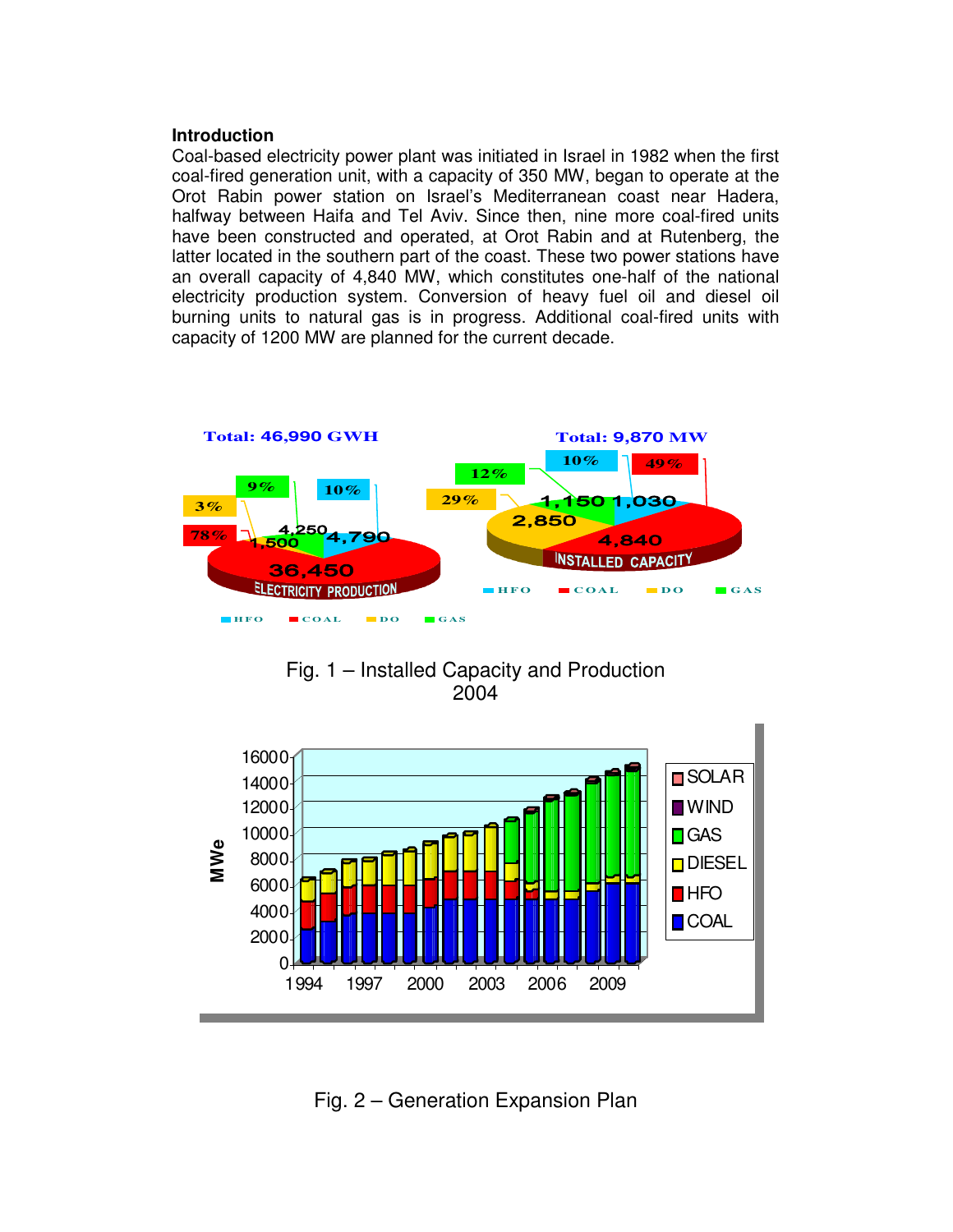In 2005 13,300 thousand tons of coals were purchased, Fig. 3, and 12 million tons were used. For economic and operational reasons, the Israel Electric Corporation recently replaced part of the South African coal by Colombian and Indonesian coals. This caused a significant reduction, (10% - more than 100 thousand tons a year) in the annual ash output as South African coal has an average of 14% ash, while the Colombian and Indonesian coals have 5-6 percent only.



Fig. 3 - Israel's 2005 Coal Sources, Thousand Tons

In 2005 1,170 thousand tons of coal ash were produced from 12 million tons of coal of which 1,050 thousand tons were fly ash and 120 thousand tons bottom ash, Fig. 4. The entire fly ash output was used up, and demand by the ready-mix industry actually exceeds the available supply. 550 thousand tons were utilized by the cement industry for intergrinding (fly ash only) or as raw material for clinker production (fly and bottom ash); 500 thousand tons fly ash (unclassified) by the ready-mix concrete industry as partial replacement for dune sand and cement; 260 thousand tons (both types, part of it from old stock) in road construction and land reclamation, and 20 thousand tons (bottom ash only) for agricultural uses (substrates for plant growth and cowshed bedding). Utilization of fly ash in Israel took a while and most of it has much to do, of course, with the local conditions, technical and regulatory aspects and economics.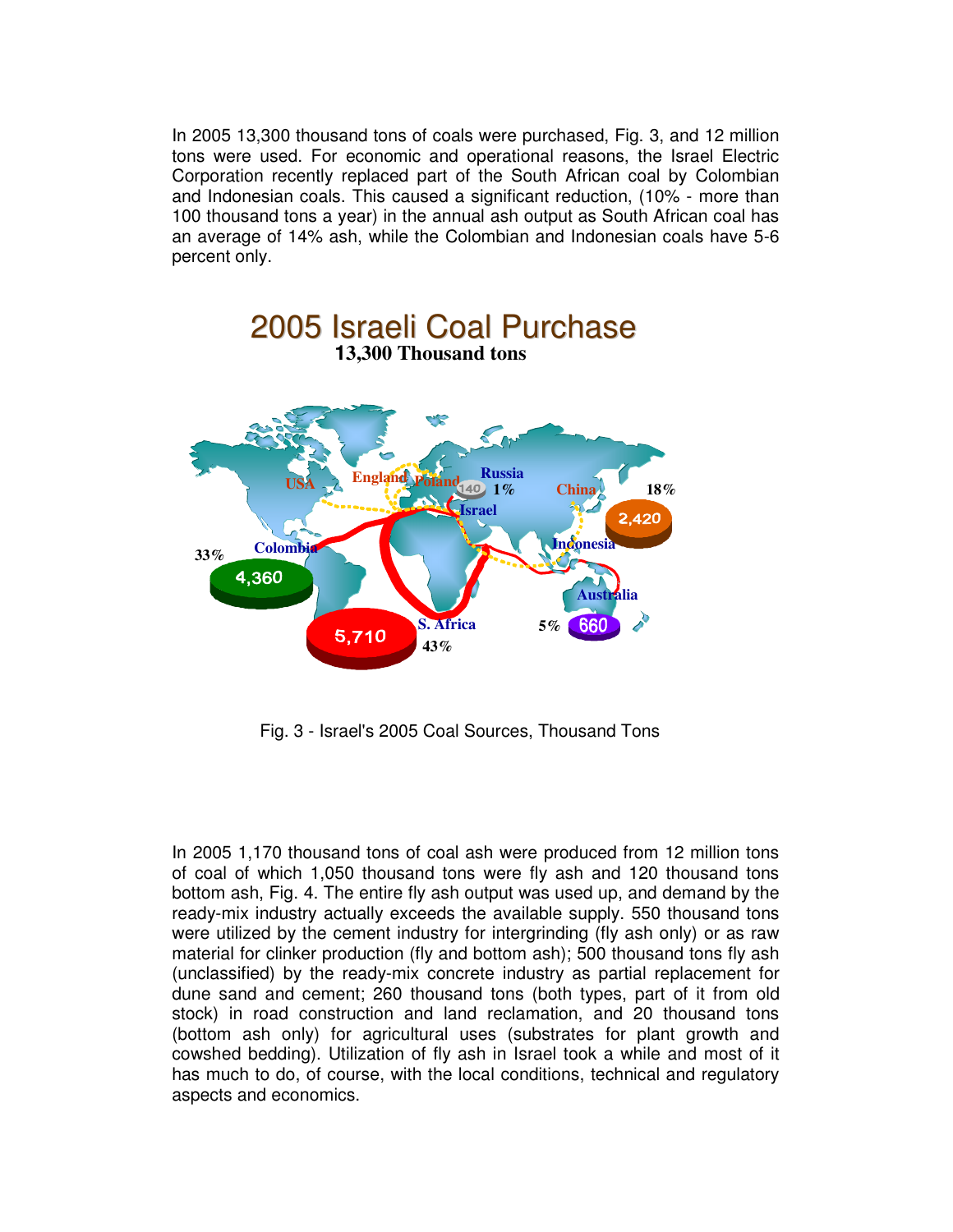

## **Coal Ash Production**

Fig. 4 – Coal Ash Production

In each country utilization of fly ash depends on the local condition and has much to do with the fact that fly ash is multifunctional material and can be used for various purposes. In the building industry fly ash can be used in different ways for different products. In concrete fly ash can be used as partially replacement of cement and/or sand to enhance workability of fresh concrete, to reduce heat of hydration and to improve concrete impermeability and resistance to sulfate attack.

The properties of fly ash are varying depending on the coal kind and origin and on the power plant mode of operation. In certain uses some kind of beneficiation is required, either to improve its properties for the specific use or to achieve homogeneity. In concrete, fly ash can actually be used also "as is" when its properties fall within certain limits, but classification by particle size and/or control of the unburned coal greatly enhance the beneficial effects of the fly ash and of course its commercial value.

Fly ash for use in concrete must conform to the requirements of the relevant standard. However, requirement, like that of the British Standard BS 3892 Part 1:1997, necessitate beneficiation and excluded utilization of fly ash which is inferior to some extent but still suitable for making good concrete.

In the past, Israeli standards were based on the American Standards, ASTM, but in the present the revised and new standards are based on the European EN standards.

The revised Israeli standard "fly ash for concrete" SII 1209:2006 is based on EN 450 with modifications in some major requirements, LOI and Fineness.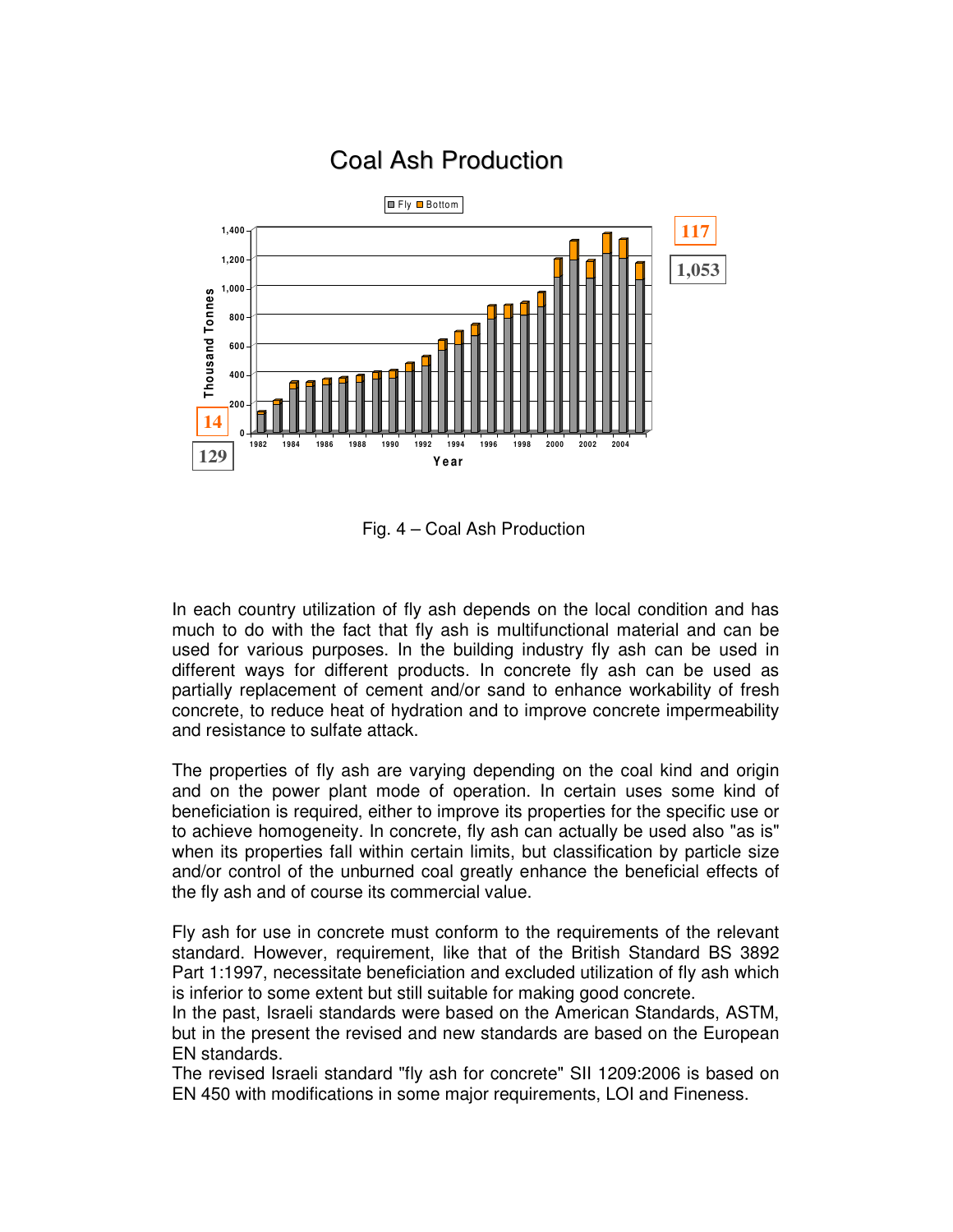#### **Israeli Standard SII 1209:2006 "Fly ash for concrete"**

Chemical requirements: Loss on ignition Category A: Not greater than 3.0 % by mass Category B: Not greater than 7.0 % by mass

Physical requirements: Fineness: The fineness shall not exceed 30 % by mass Activity Index: The activity index at 28 and at 90 days shall not be less than 75% and 85%, respectively

Israel imports coal from South Africa, Colombia, Indonesia and Australia. The actual properties of the fly ash in Israel are given in Figs 5, 6 and 7.



 **Fig. 5- Major Elements Concentration**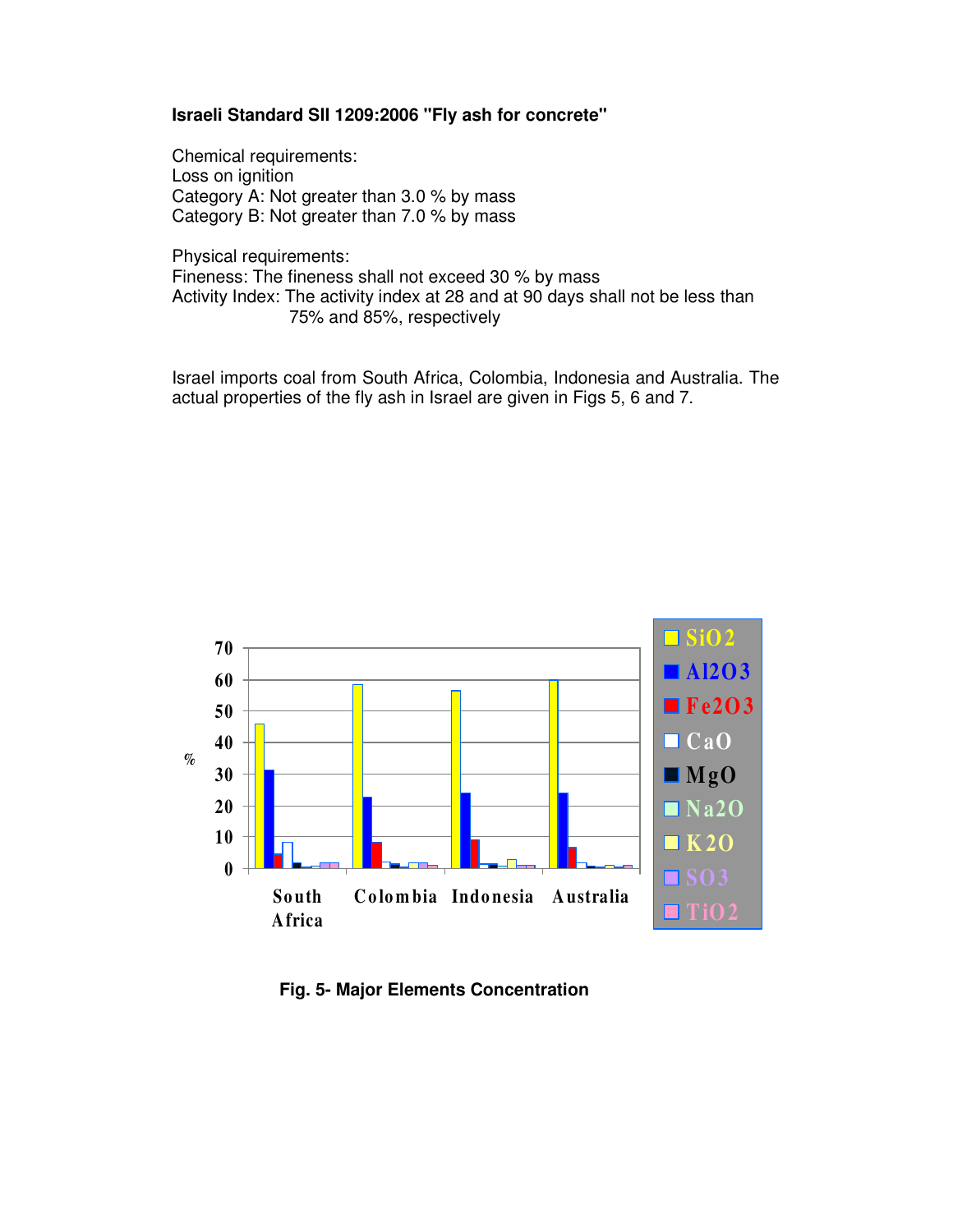## Unburned Carbon



## Fineness – Retained on µm 45 sieve



### Fig. 6 – Unburned Carbon and Fineness



Fig. 7 – Pozzolanic Activity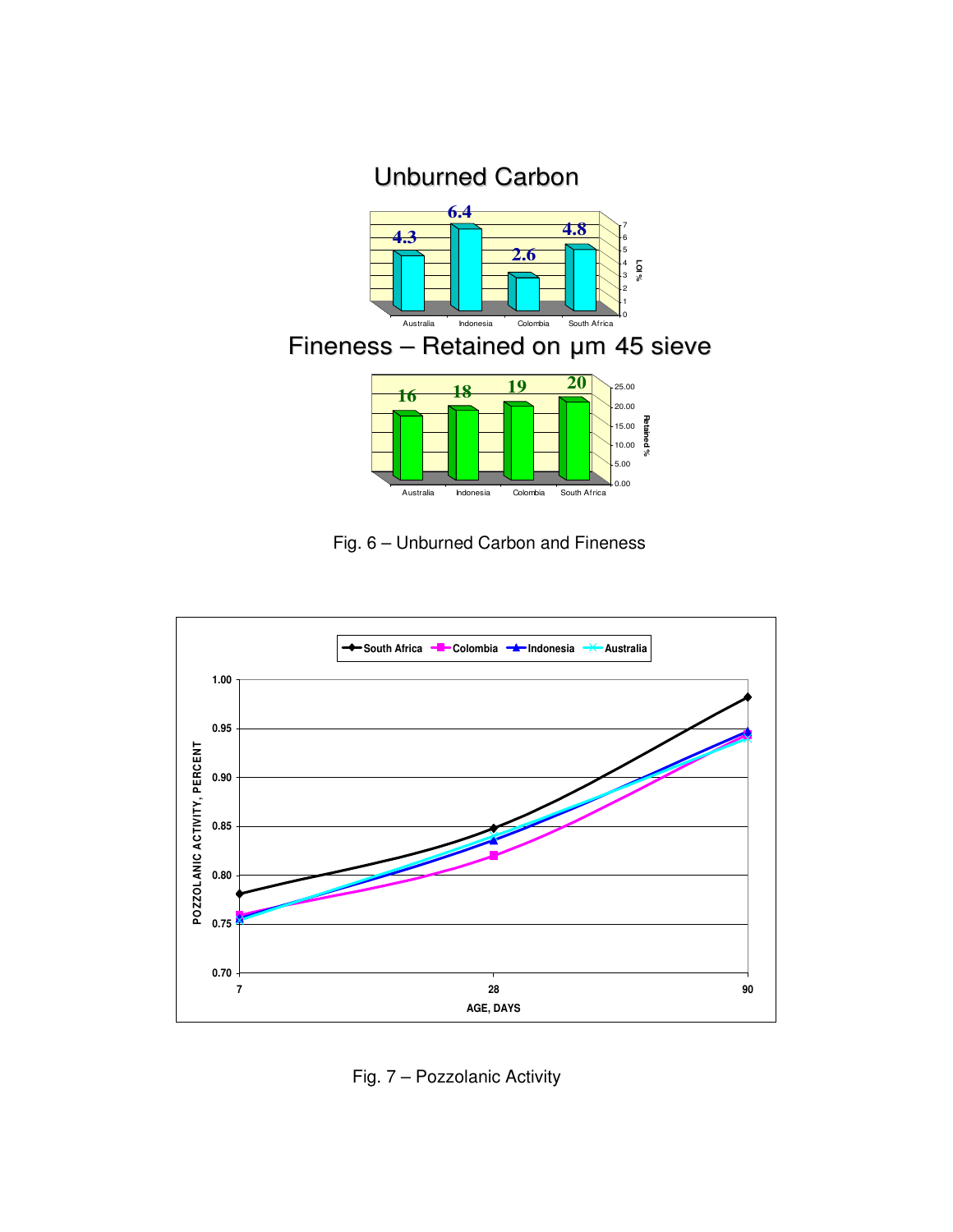#### **Fly ash utilization**

Initially, local fly ash was of irregular quality, some of it with high LOI. It was used by the cement industry mainly as an additive to the ground clinker. The high LOI ash had been utilized as a structural fill for embankments around the power station and irregularly as a raw material for the kiln. Later, when the quality of the fly ash was improved and with the increased demand for cement, due to the construction boom, most of the fly ash was consumed by the cement industry for intergrinding and as a raw material. But with the decline in the cement demand and with the restriction to use fly ash for road construction, due to environmental aspects, the unused fly ash, caused also by introduction of new power plants, was dumped into the sea. However, from 1997, when the price of dune sand went up significantly, the "conservative" concrete industry decided to start using fly ash with the necessary investment in the required additional facilities, Fig. 8. Moreover, the Electric Corporation provided free fly ash, up to ten thousands tons, to the ready-mix companies for "experiments" with technical consultancy given by the NCAB. At the beginning fly ash was used only as sand replacement, with economical saving, but after getting some experience also some replacement of cement was done and fly ash was used for its technical merits. At first, only one major ready-mix concrete company used fly ash but later, most of the concrete producers followed.



 **Fig. 8 – Fly Ash Destination**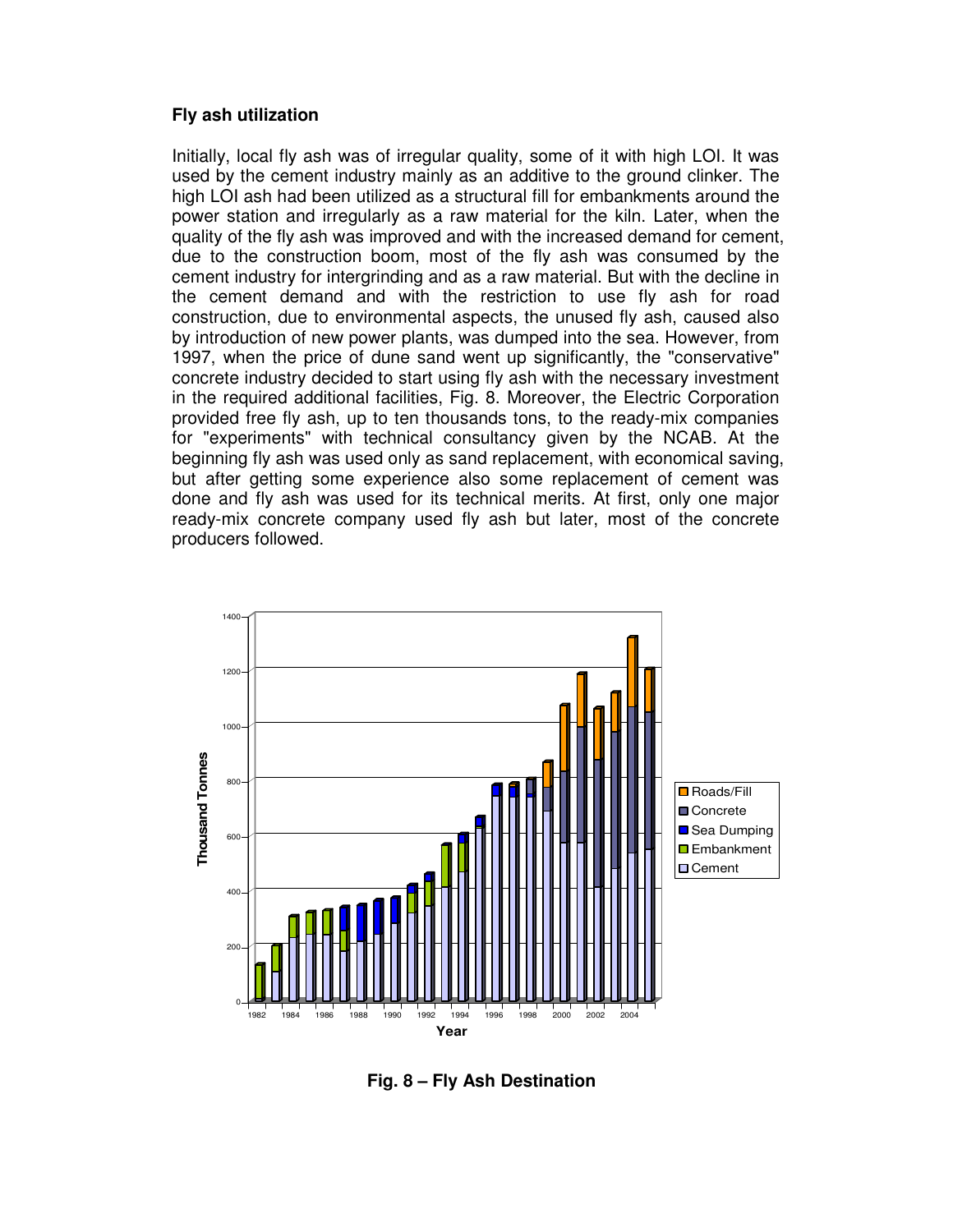#### **Cement**

In Israel, the former Cement Standard allowed the addition of up to 10% pozzolanic material and still regards this cement as "Portland Cement". Moreover, the cement industry found that with this amount they can use the fly ash "as is" without any beneficiation except for a limit on the maximum LOI. The cement industry can also use high LOI fly ash but as part of the raw material that goes to the kiln.

#### **Concrete**

Concrete is the main structural material in Israel; steel and wood are used on very small scale. Most of the concretes are produced in ready-mix concrete plants and the most common concrete is B-30. Production is the year-round as the winter in Israel is mild, hence there is no need for extensive storage facilities. Use of fly ash by ready-mix plant is subjected to permission from the government environmental authority, and is sometimes precluded due to some other environmental problems of the concrete plant.

A unique situation exists in Israel regarding fly ash as a sand replacement. On the one hand there is a shortage of sand in close proximity to the center and particularly to the northern region while on the other, the use of crushed sand (quarry sand), that was allowed just recently, impaired the workability of the fresh concrete.

The natural sands from the dunes along the coastline were the main supply source until recently. However, this source was depleted due to the intensive building activity. Hence, as the electrical power stations are located in the center of Israel utilization of fly ash as sand replacement, with some cement reduction is economical.

The use of crushed sand instead of natural dune sand presents some disadvantages on the workability of fresh concrete. In general, the particle shape of crushed sand is more angular with a rougher surface texture, and usually flakier and more elongated than that of natural sand. By contrast, the fly ash particle has a spherical shape and a smooth surface. Thus, a combination of fly ash and crushed sand yield a far superior concrete mix than crushed sand alone and obviates the disadvantage of partial or total replacement of the natural sand with crushed sand. Moreover, as sand replacement, the utilization of fly ash can be done without beneficiation, but with limits on LOI.

#### **Bottom ash utilization**

Bottom ash utilization was delayed due to environmental restriction. It's utilization in road construction, land reclamation and agricultural were done only recently, Fig. 9.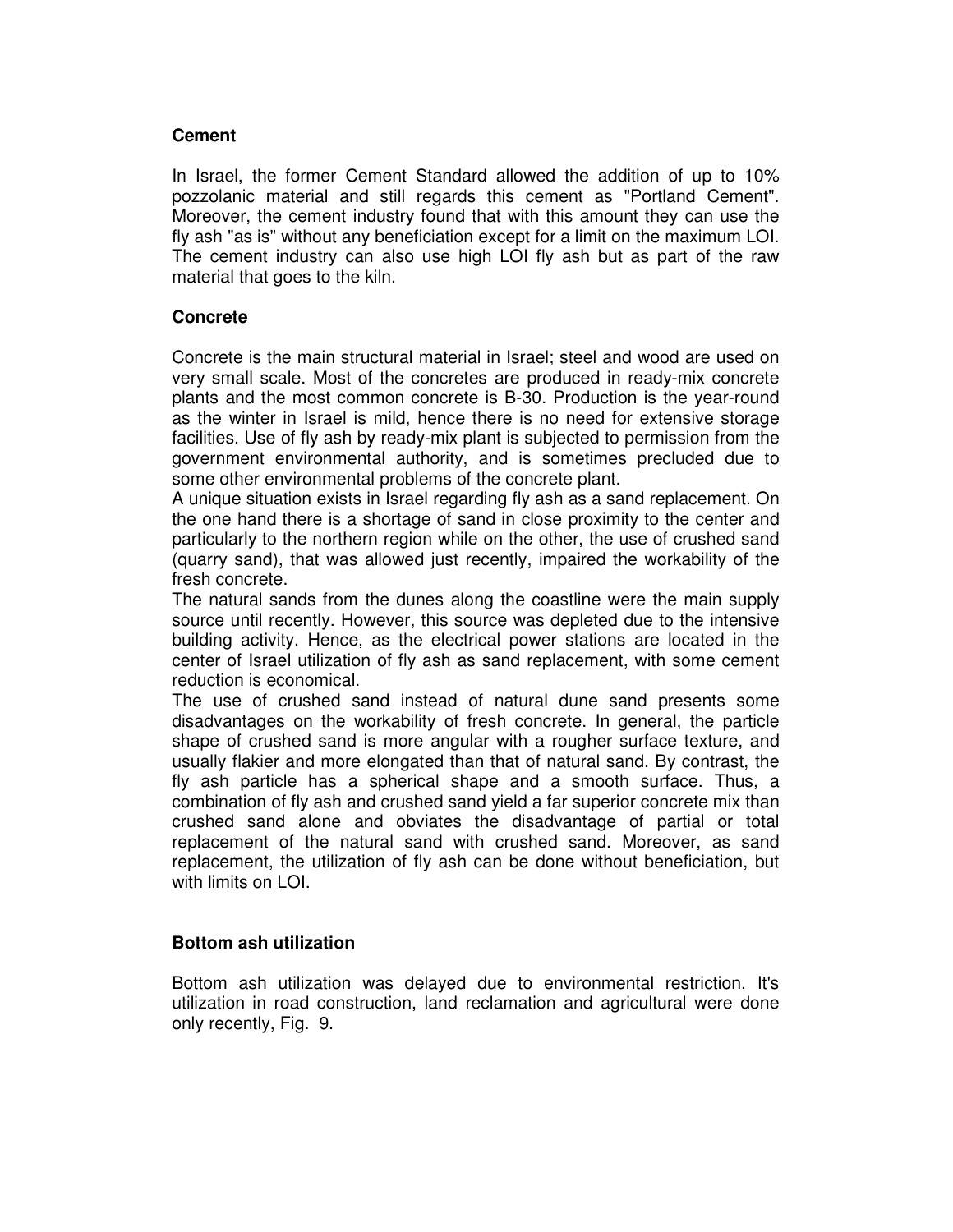# Bottom Ash Destination



**Fig. 9 – Bottom Ash Destination**

#### **Road construction**

Bottom ash and fly ash, 260 thousand tons, were used in road construction and land reclamation through 2005. Most of it for the construction of Cross Israel Road (highway no. 6) which was suffered from lack of structural material sources. In view of the increased synchronization between fly ash production and concrete demand, we do not anticipate significant surpluses of fly ash in the near future, so that less will be available for road construction.

#### **Agriculture**

Bottom ash is used in small amount, 20 thousand tons, for agricultural applications.

Its coarse fraction,  $\geq 2$  mm, serves as substrates for plant growth - a substitute for tuff in detached beds, Figs. 10-11, and the fine fraction,  $\leq 2$  mm, for cowshed bedding and in poultry breeding, Figs. 12-13, as a secretion absorbent.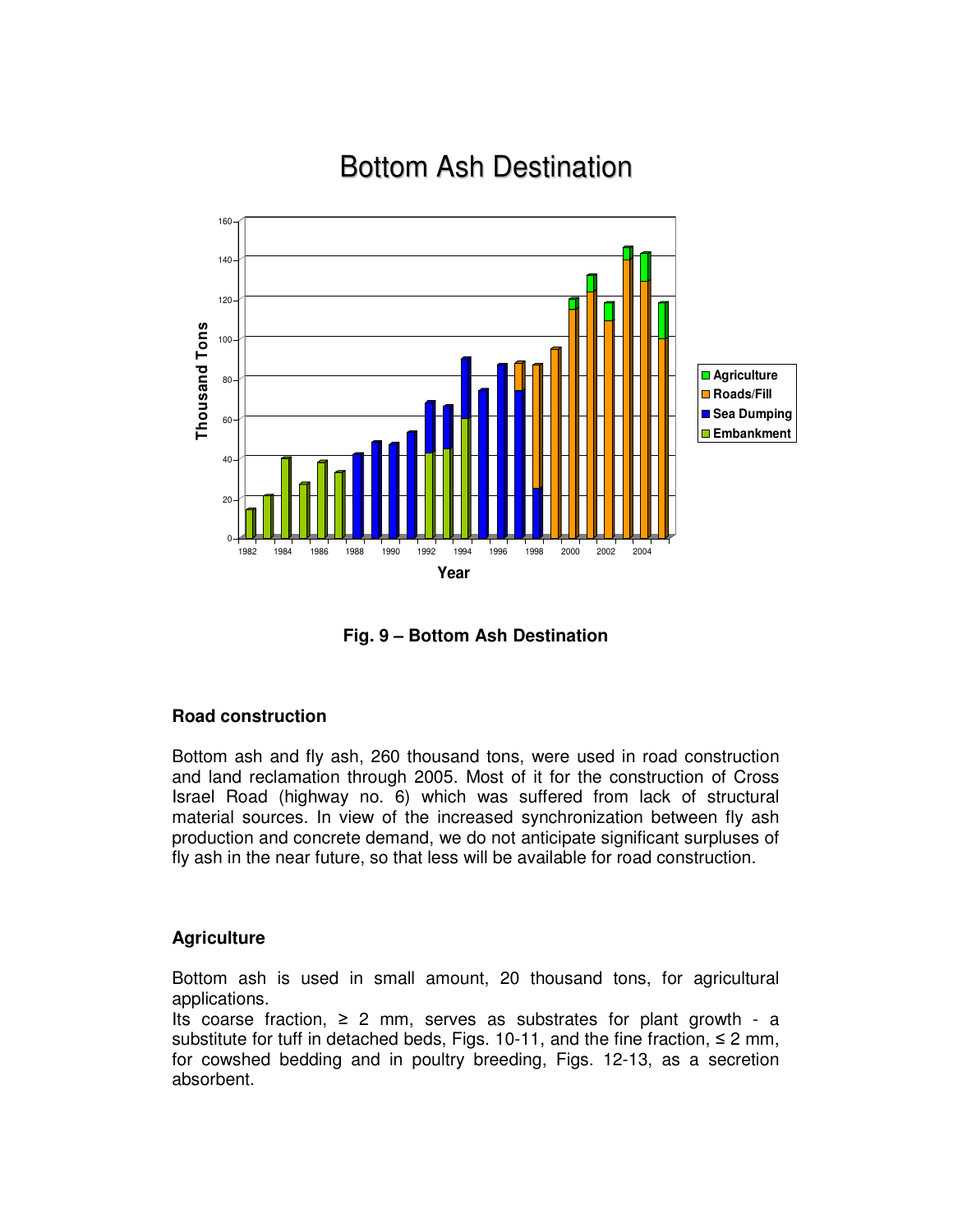

**Fig. 10 – Gerbera Growing on Coarse Bottom Ash Detached Bed** 



**Fig. 11–Well Developed Gerbera Root System in Coarse Bottom Ash Bed**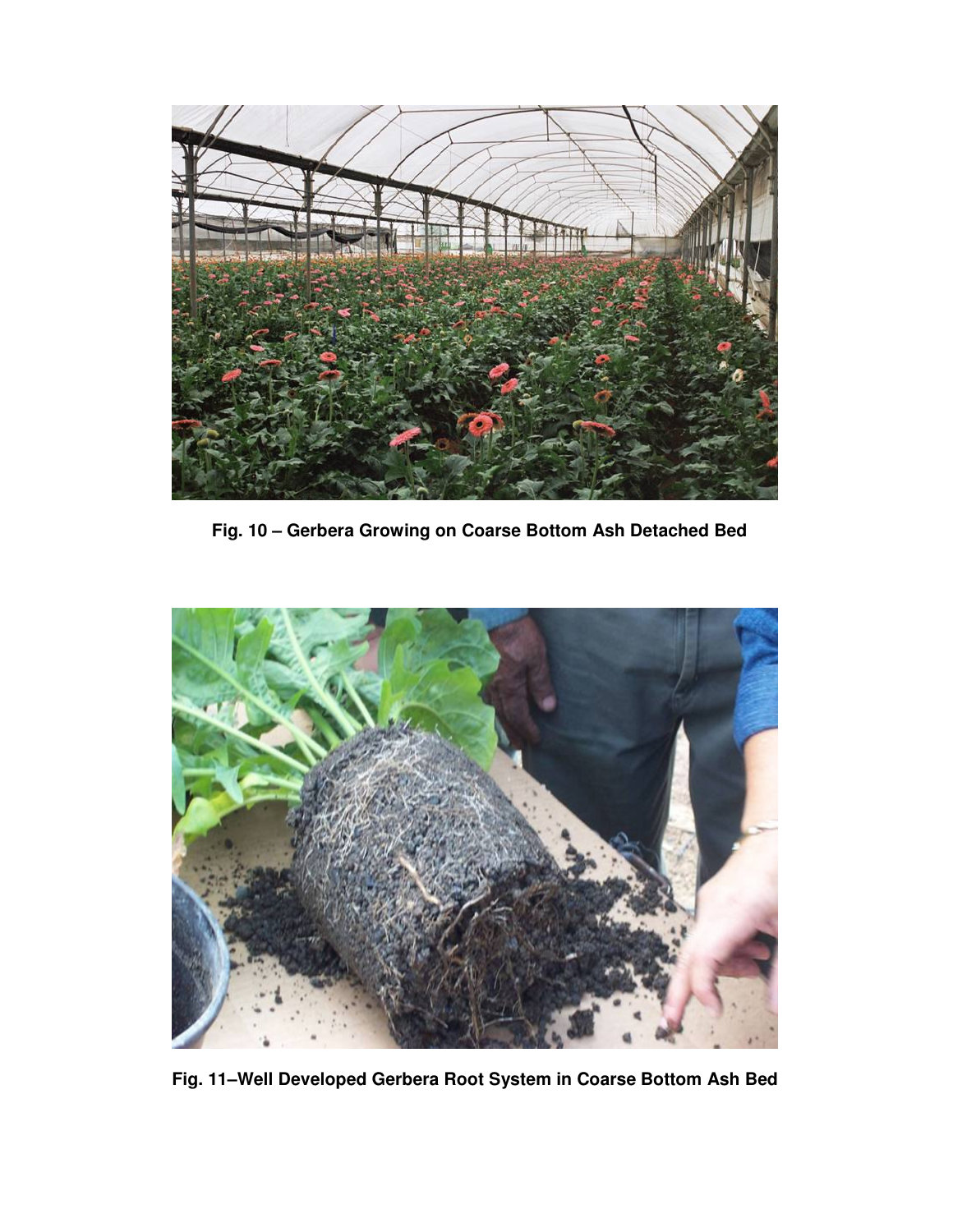

**Fig. 12 – Cows on Fine Bottom Ash Pad** 



**Fig. 13 – Fine Bottom Ash Bedding for Fattened Poultry**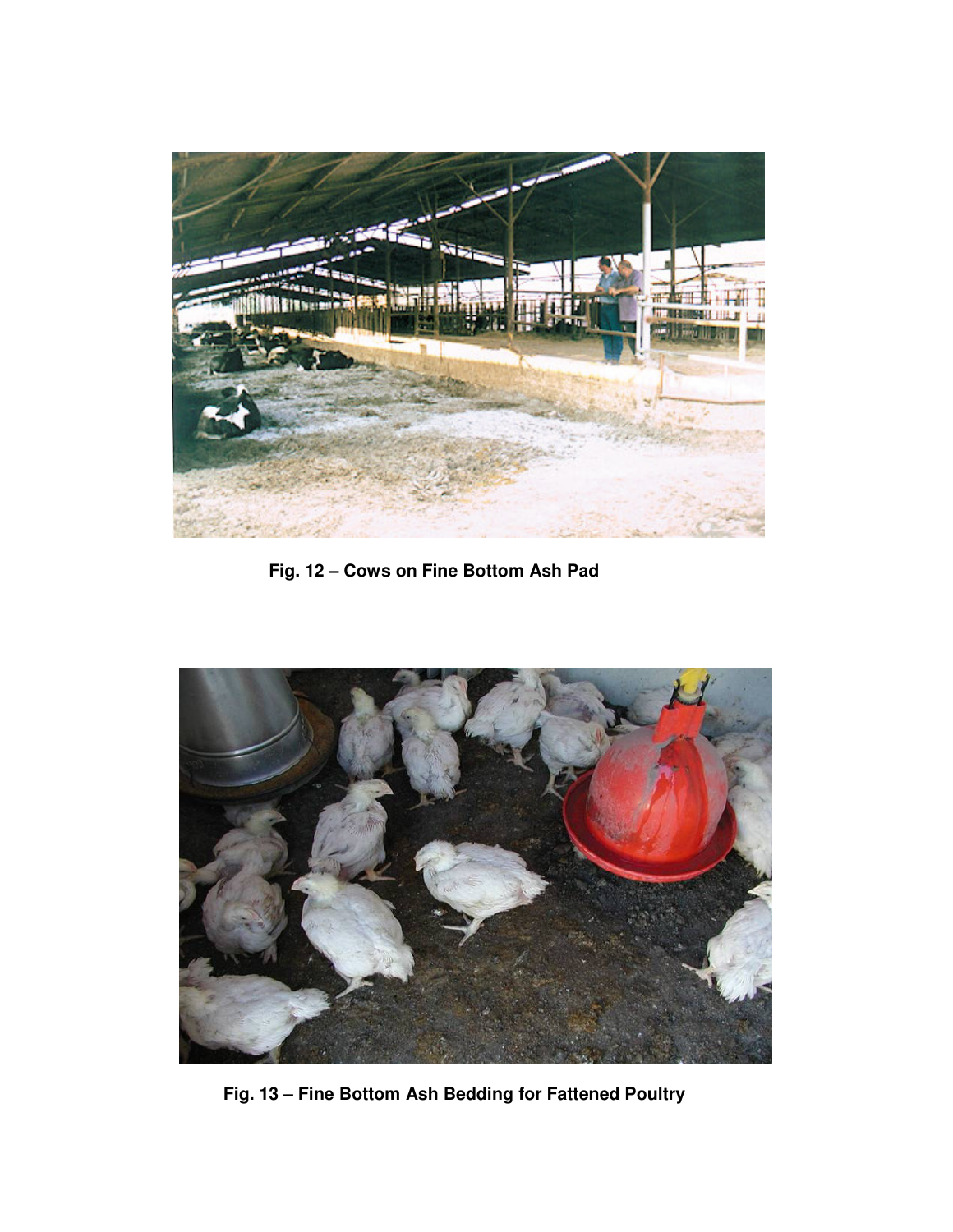#### **Outlook for the future**

Even though all the ash at present in Israel is economically utilized, proper planning is called for to provide answers to the following two scenarios: (a) unexpected drop in demand in the construction sector due to economic changes, (b). activation of a planned new power station.

With this in mind, NCAB invests in R&D with a view to high value utilization possibilities in industry (raw material for ceramics; filler for plastic, asphalt, bitumen fabric products etc.) and to massive applications in agriculture (amending of poor soils; stabilization of sewage for agricultural uses).

#### **Summary**

Actually, all the fly ash in Israel is used at present most of it in the concrete and cement industry. Local circumstances like shortage of natural sand, use of quarry sand and the fact that concrete is the main building material contributes to the demand for fly ash. However, technical support and close monitoring were found to be essential for the success of fly ash utilization. R&D with a view to alternative utilization possibilities would provide insurance in case of coal ash surplus situation in the future.

### **State Policy of the Israeli Government**

- **\* Defining coal ash as a recyclable material requiring environmental control.**
- **\* Giving priority to economic uses to prevent disposal of ash as a waste.**
- **\* Setting up facilities for the temporary storage of large amounts of ash for future use.**
- **\* Preparing land site for disposal of ash remaining with no foreseeable use in the long run.**
- **\* Directing budgeted public bodies to cooperate in the recycling of ash.**